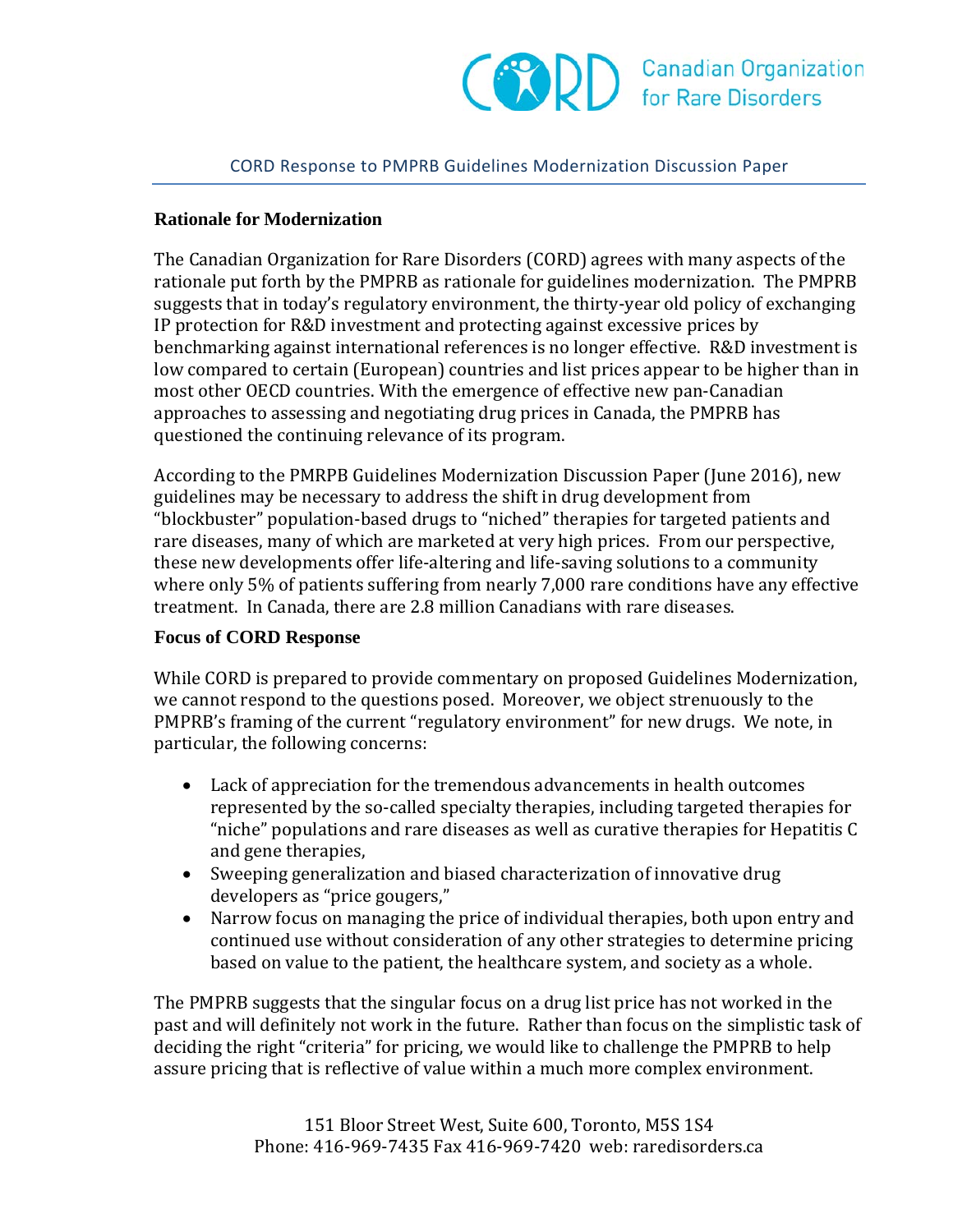Moreover, we feel that Canada cannot and should not shirk its responsibility to promote research and development into new therapies, given both the tremendous need and our research capacities. Again, it is not as simple as providing IP protection or even guaranteeing an entry price for new drugs; Canada needs to foster and incentivize a creative and productive R&D environment. That is the premise underlying Canada's Orphan Drug Regulatory Framework, which would establish Canada as an attractive place to invest in rare disease research, on par with Europe, the USA, and Japan. It would provide incentives for companies to conduct clinical trials and give clinicians an opportunity to develop expertise and patients a chance to access life-saving therapies.

The PMPRB is quite right in saying that benchmarking to reference prices does not guarantee fair or appropriate pricing. Despite all the rhetoric about "value-based" pricing (especially in European countries), one can argue that no country knows how to determine the "right" price, not at launch and not even after widespread use. Nor does any manufacturer. This is true of the increasingly rare "me-too" drugs but also of:

- Curative therapies whose real impact may not be known for decades,
- Incrementally beneficial (cancer) therapies designed to keep patients alive for six months until they develop resistance and a new therapy is introduced,
- Orphan drugs for patients with no natural history for projecting cost-effectiveness because they previously just died,
- Biosimilars that offer attractive prices but potentially serious risks,
- Repurposed drugs whose prices have become so low that R&D investment is not justifiable for new indications.

The establishment of the PMPRB in 1987 predates the mandate for CADTH's predecessor, the Canadian Coordinating Office for Health Technology Assessment, established in 1992. The Common Drug Review became operational in 2003 to assess for all provinces (except Quebec) the cost-effectiveness of a new drug, that is, "whether it should be paid for by the public drug plans at the manufacturer submitted price." Today, as noted, there is also the panCanadian Pharmaceutical Alliance (pCPA), which negotiates a collective "real listing" price on behalf of all public drug plans. Currently, it can be assumed that the negotiated price is lower than the PMPRB allowable price and closer to the "cost-effective" threshold determined by CADTH. The ceiling price determined by PMPRB was (at one time) the list price for Canada's private drug plans, although rebates are often negotiated as well as "compassionate support" to offset patient co-pays. Private insurers have an array of tools available to them.

CORD is particularly concerned that potential PMPRB reforms will create powerful disincentives for rare disease drugs to be available in Canada, or at least, not until they have been successfully stabilized in terms of pricing and use in other jurisdictions. Canada is already one of the last countries in the developed world to receive new orphan drugs, and the directions in new PMPRB Guidelines suggested by the Discussion Paper will certainly erect new barriers. The singling out of specialty drugs and the characterization of a "first-in-therapy" as a potential "monopoly" drug that warrants special focus is not only pejorative but unfounded. It is not CORD's intention to justify current drug prices, including those for rare and ultra-rare indications, but we also have no basis for assuming that these prices are inflated or abusive.